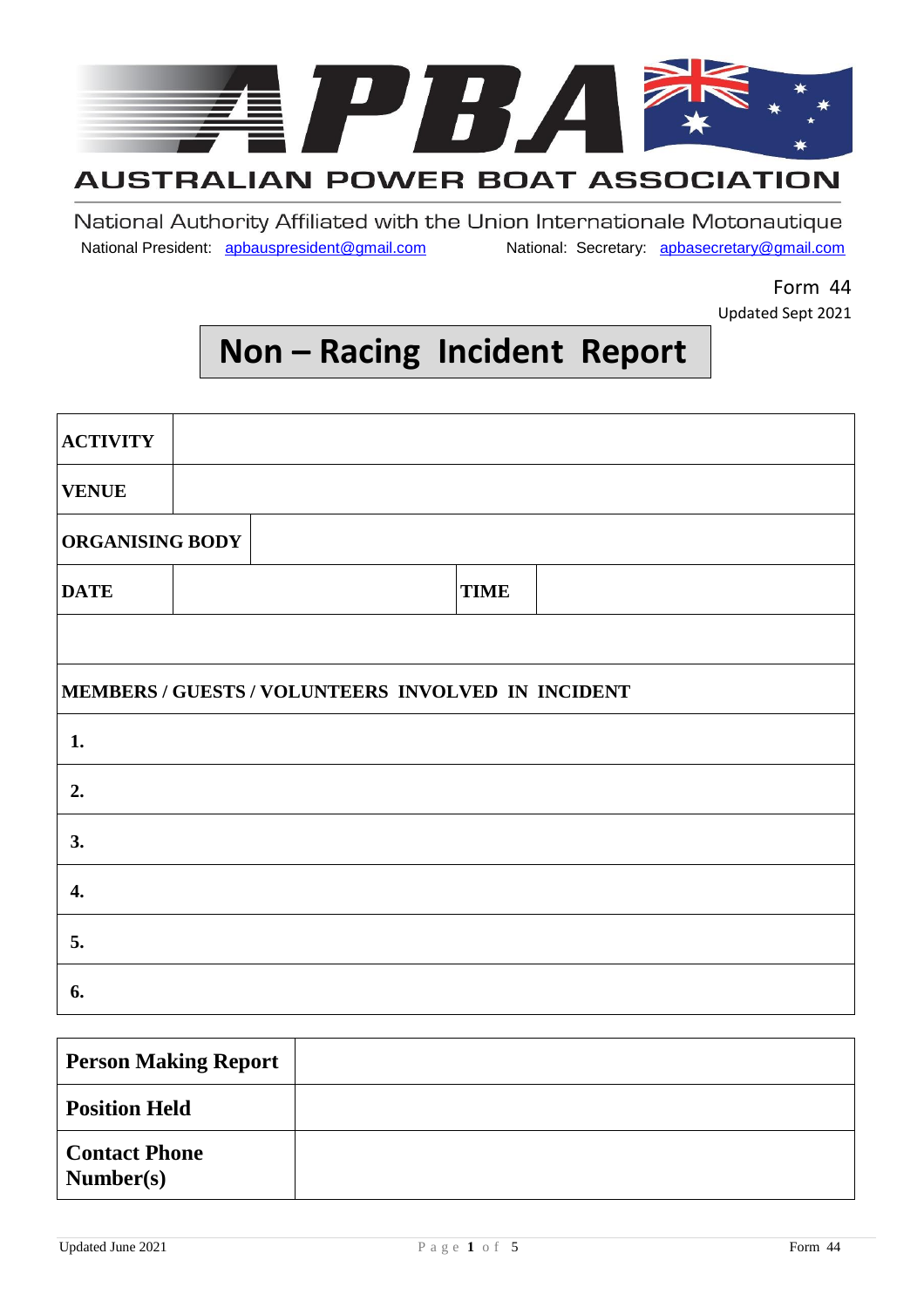### **Non-Racing Incident Report**

This Form has been designed to gather information and to suit a number of situations. Include any information that you feel is also relevant, on a separate sheet if necessary. Some information asked for may seem unnecessary, but it may enable us to pick out any trends occurring in our sport.

| <b>Weather Conditions</b> |  |
|---------------------------|--|
| <b>Water Conditions</b>   |  |

#### Details of Incident

| Attach additional documentation if insufficient space |  |
|-------------------------------------------------------|--|

#### Describe in Detail, the Assistance Provided

| Was any medical assistance required. Give details |
|---------------------------------------------------|
|                                                   |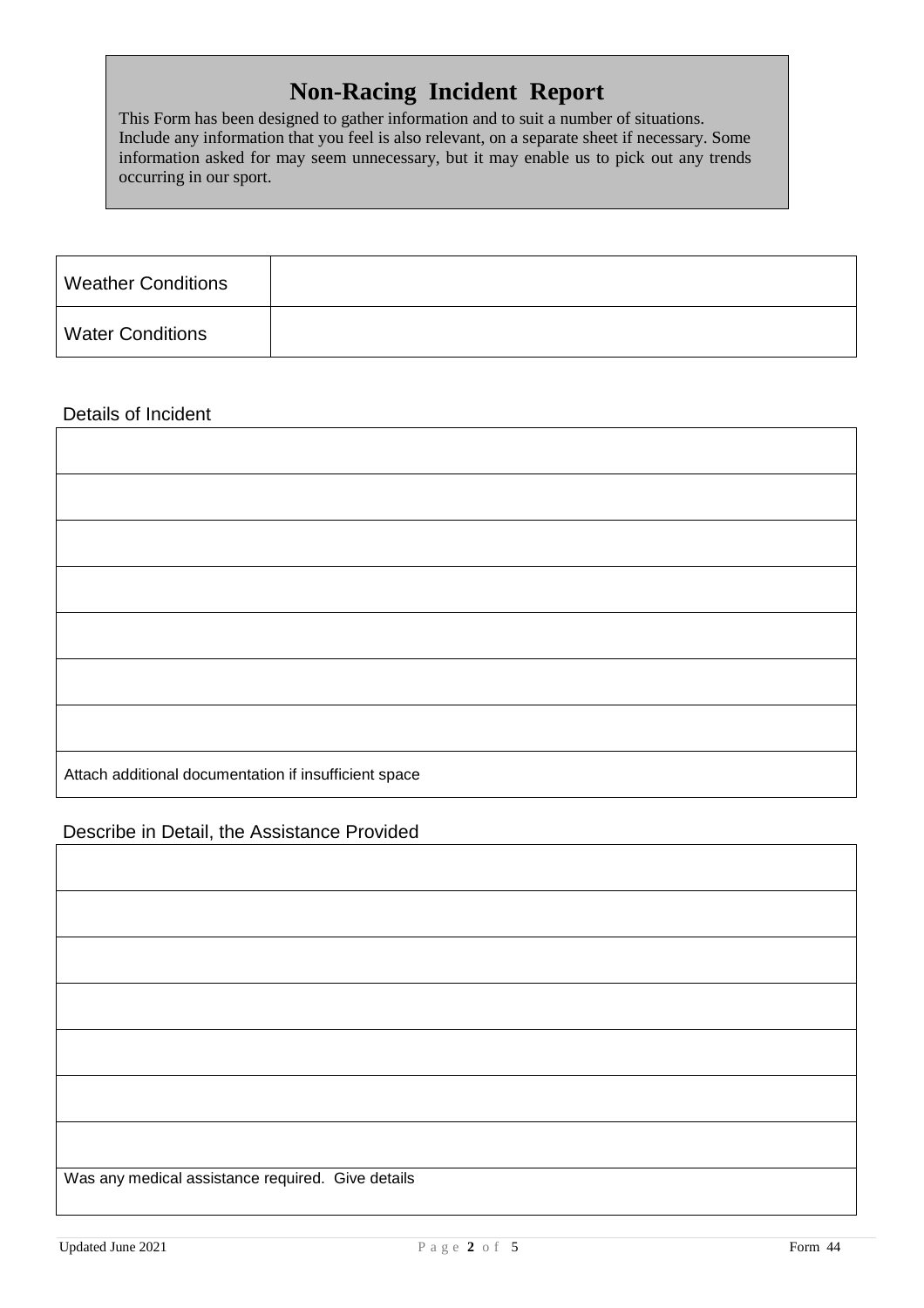#### Person 1

| Name           |  |
|----------------|--|
| Address        |  |
| Contact Number |  |

#### Person 2

| Name           |  |
|----------------|--|
| Address        |  |
| Contact Number |  |

#### Person 3

| Name                  |  |
|-----------------------|--|
| Address               |  |
| <b>Contact Number</b> |  |

#### Person 4

| Name           |  |
|----------------|--|
| Address        |  |
| Contact Number |  |

#### Person 5

| Name                  |  |
|-----------------------|--|
| Address               |  |
| <b>Contact Number</b> |  |

#### Person 6

| Name           |  |
|----------------|--|
| Address        |  |
| Contact Number |  |

#### **PLEASE ENCLOSE COPIES OF ANY DRIVER, RESCUE PERSONNEL, OR EYEWITNESS REPORTS OR STATEMENTS, VIDEOS OR PHOTOGRAPHS OF THE INCIDENT.**